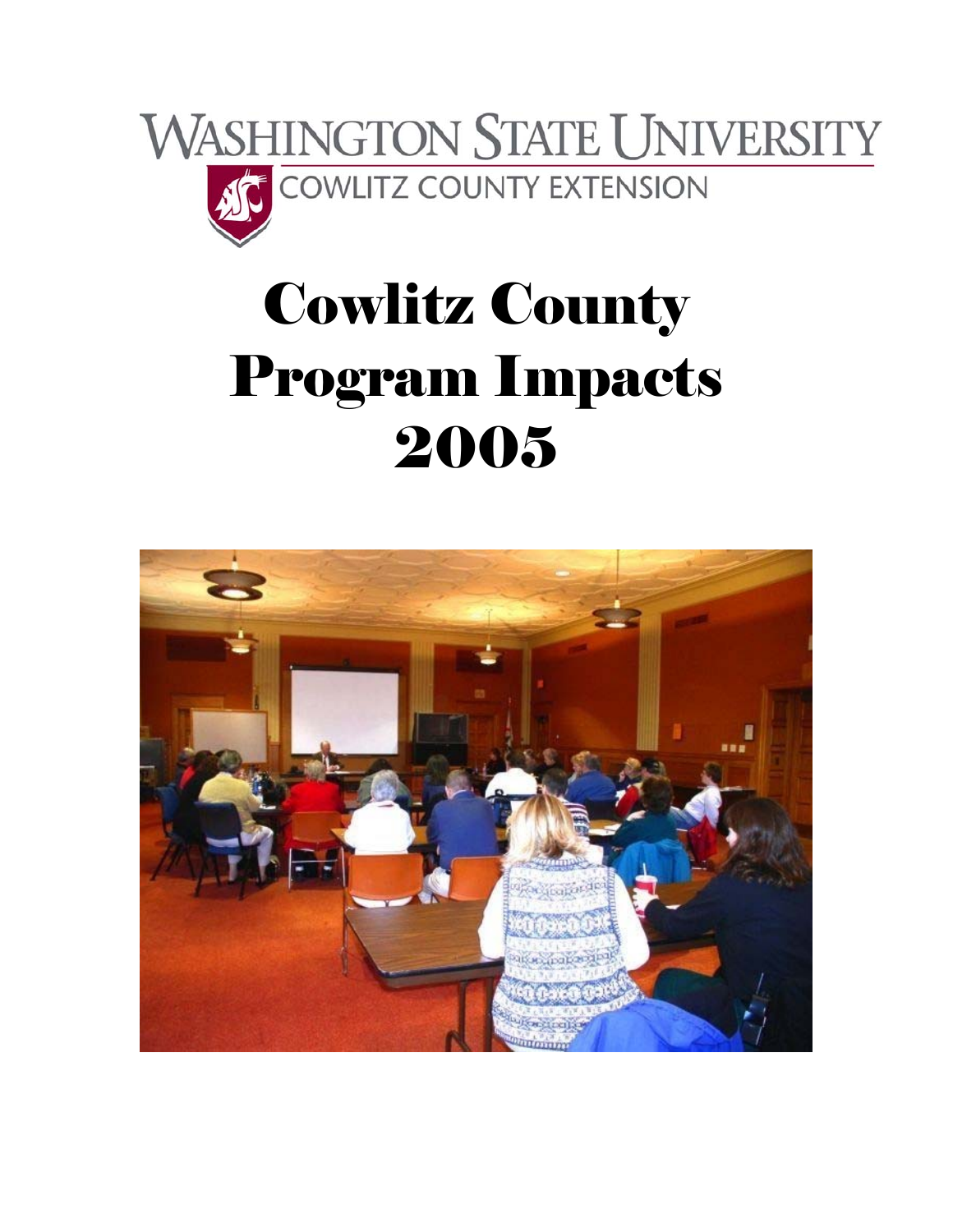## **Washington State University Extension in Cowlitz County is a three-way partnership of Washington State University, Cowlitz County and the United States Department of Agriculture.**

**We provide research-based information and educational programs in the areas of Agricultural Production, Family Living, Food Safety, 4-H Youth Development, Horticulture and Distance Degree Education.** 

**This report covers selected programs and accomplishments for 2005.**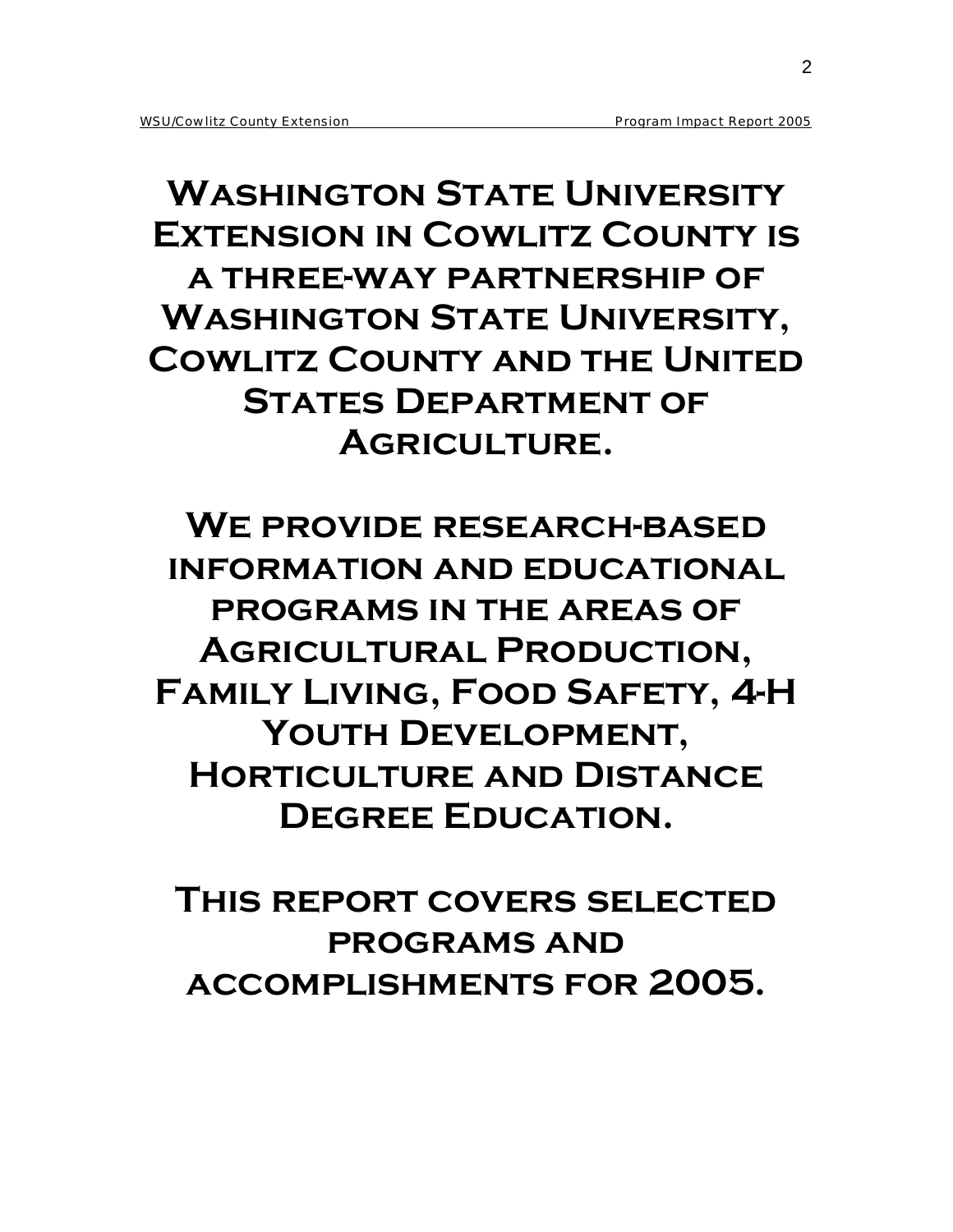### WSU / Cowlitz County Extension Program Impacts 2005

| Food\$ense<br><b>Diabetes Education</b>                                                                                                                                                                                                                    |  |
|------------------------------------------------------------------------------------------------------------------------------------------------------------------------------------------------------------------------------------------------------------|--|
| Eat & Play for Health                                                                                                                                                                                                                                      |  |
| 4-H/Youth Development - Jennifer Leach  6<br>4-H Club Program<br>4-H Summer Programs<br>4-H Club Programs-Volunteer Led and Grant Funded<br>4-H After School Clubs and 4-H After School Programs<br><b>Cowlitz County "Strengthening Families" Program</b> |  |
| Small Farm Management - Gary Fredricks  8<br><b>Community Development</b><br><b>Small Farm Management</b><br>4-H Animal Projects                                                                                                                           |  |
| <b>Master Gardner Volunteers</b>                                                                                                                                                                                                                           |  |
| WSU Learning Center - Terrie Jones and Lisa Payne  10<br>Description of Program                                                                                                                                                                            |  |
| <b>Small Woodlot Management</b>                                                                                                                                                                                                                            |  |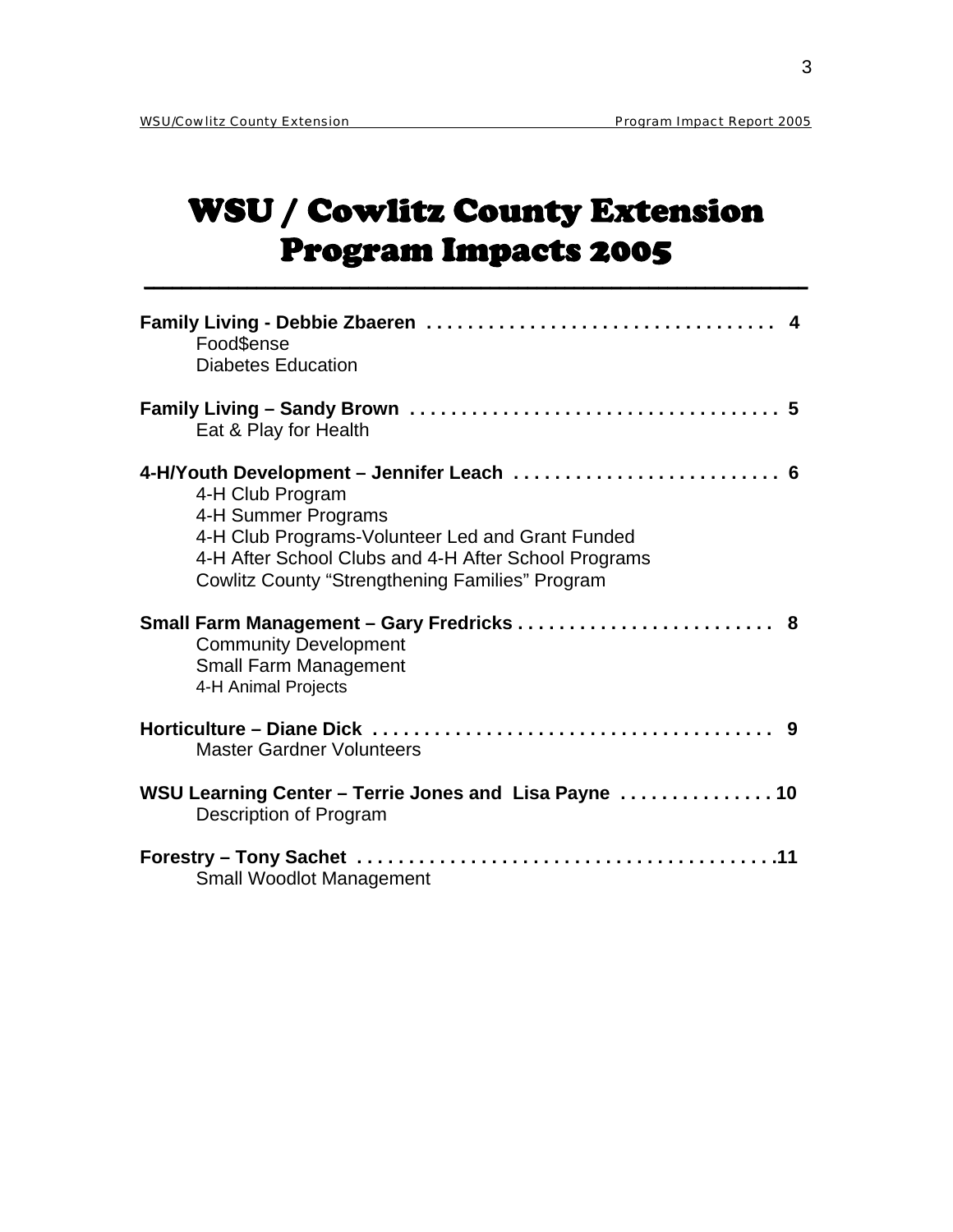#### **Debbie Zbaeren,**  *Nutrition Education Assistant*  **Food Stamp Family Nutrition Education Program**



The **Food \$ense Nutrition Education Program** helps limited resource citizens of Cowlitz County learn how to make better nutritional food choices. Nutrition education can effectively help low-income families, especially the working poor, to achieve more nutritious diets and stretch food resources for more days every month. Classes are designed to help people learn to eat a healthful diet and stretch their food dollars.

- **Food, Fun and Facts** is a free monthly newsletter mailed to over 1000 limited resource households and local agencies. The newsletter includes articles related to nutrition and nutritious low cost recipes.
- The Food\$ense program partners with Longview School District, Kelso School District, Longview Parks and Recreation, Cowlitz River Club, Head Start, Parents Place, Cowlitz County, Cowlitz County Health Dept., Lower Columbia College, Cowlitz Tribe, St. Paul Lutheran Church and Lower Columbia Community Action Agency.
- 12 fact sheets were developed and provided to the Food Banks for printing and distribution to over 1000 clients per month.
- **46 senior citizens** participated in a monthly series of classes that covered basic cooking tips, nutritious food selection on a budget, reading food labels for fiber, trans fat, sugar, and storage.
- **305 elementary age children** participated in various classes discussing safe food preparation, eating more fruits and vegetables, helping with meal planning and handwashing.
- **12 high school girls** participated in 15 classes about selecting nutritious foods, preparation techniques, storage and meal planning.

As a result of these contacts children and families made the following changes: ·Drank more milk and 100% juices

·Ate more fruits and vegetables for snacks

·Was sick less often because of increased hand washing

·Eating together as a family more often

·Teachers reported that 100% of the students wash their hands more often.

·90% of students said vegetables were not so bad and would eat more of them. ·People are using foods they get at the food bank instead of throwing them away.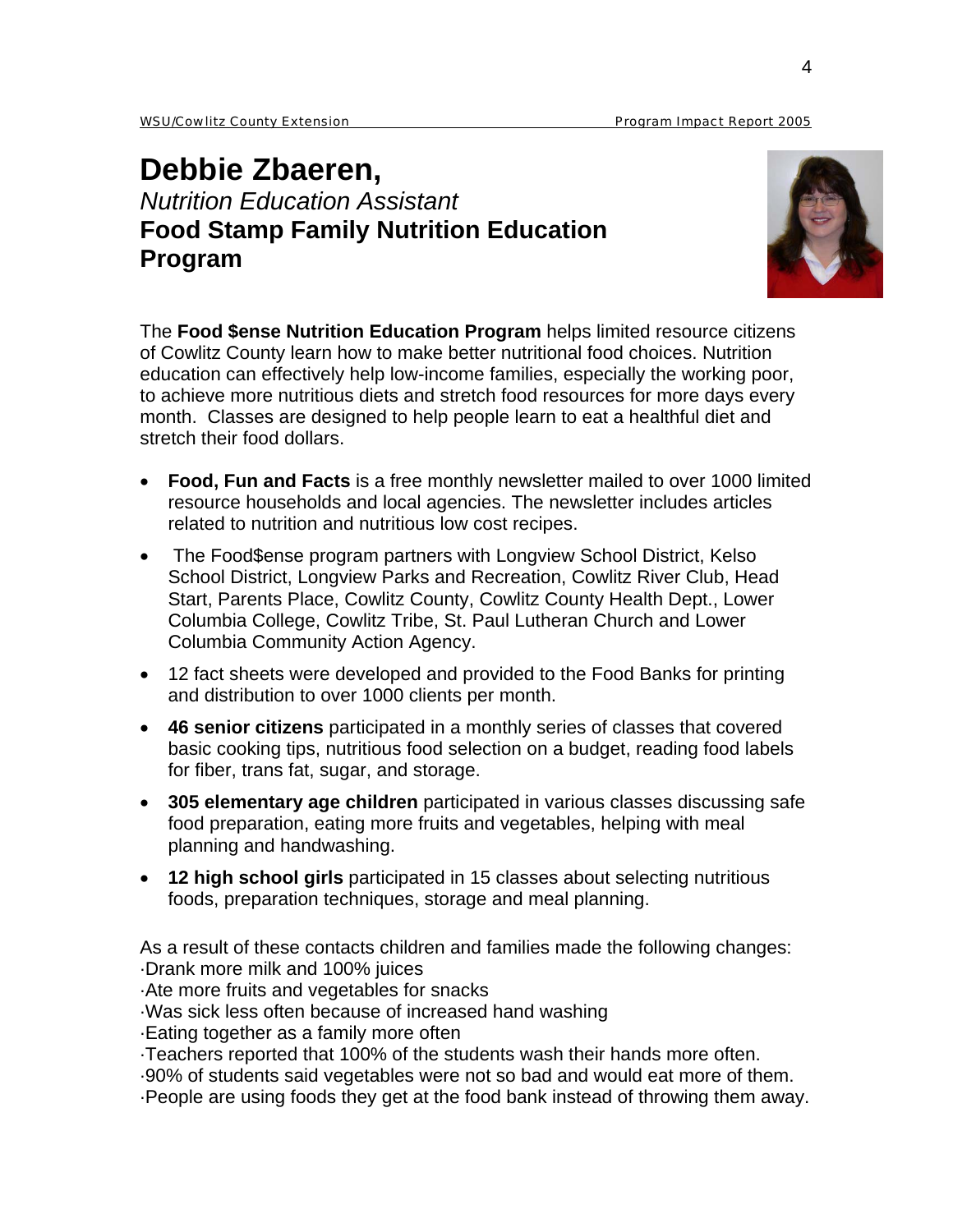#### Diabetes Education

Approximately, 400,000 Washingtonians (6%) have diabetes, one of the leading causes of heart disease, stroke, kidney failure, and lower limb amputations.

• Participants learned how tests relate to their health, and how to better manage diabetes through their diet.

#### -**281 people attended classes in 2005**

-41% improved blood glucose levels, cholesterol, and blood pressure -87% increased their confidence in managing their diabetes through diet

- Materials were translated into Spanish and Russian. Food bank volunteers and staff developed additional materials entitled "It's not just about sugar anymore". These flyers address the myths that food bank staff has about preparing food bags for clients.
- Participants reported significant changes in use of the food guide pyramid for diabetes and paying attention to how much carbohydrate they were eating.

**Testing of pressure canner gauges** is offered through the Cowlitz Extension office. This provides the public with an important service to help insure that the canned foods are being processed at the correct pressure. It is also an opportunity to provide food preservation education. During the last canning season 42 gauges were tested.

### **Sandy Brown**

*Family Living Extension Faculty* 

#### Eat & Play for Health

Trains middle school students as mentors for elementary school students to teach preparation and selection of healthy snacks and creating non-competitive games to increase physical activity.

#### -**95 middle school mentors & 300 elementary students**

-Pre, post, and 3-month follow-up evaluations show:

 Youth consuming fruit and/or vegetables increased from 39% to 52% Student choice of snacks of chips, soda & candy, decreased from 61% to 48% Children selecting more physically active activities increased from 55% to 68%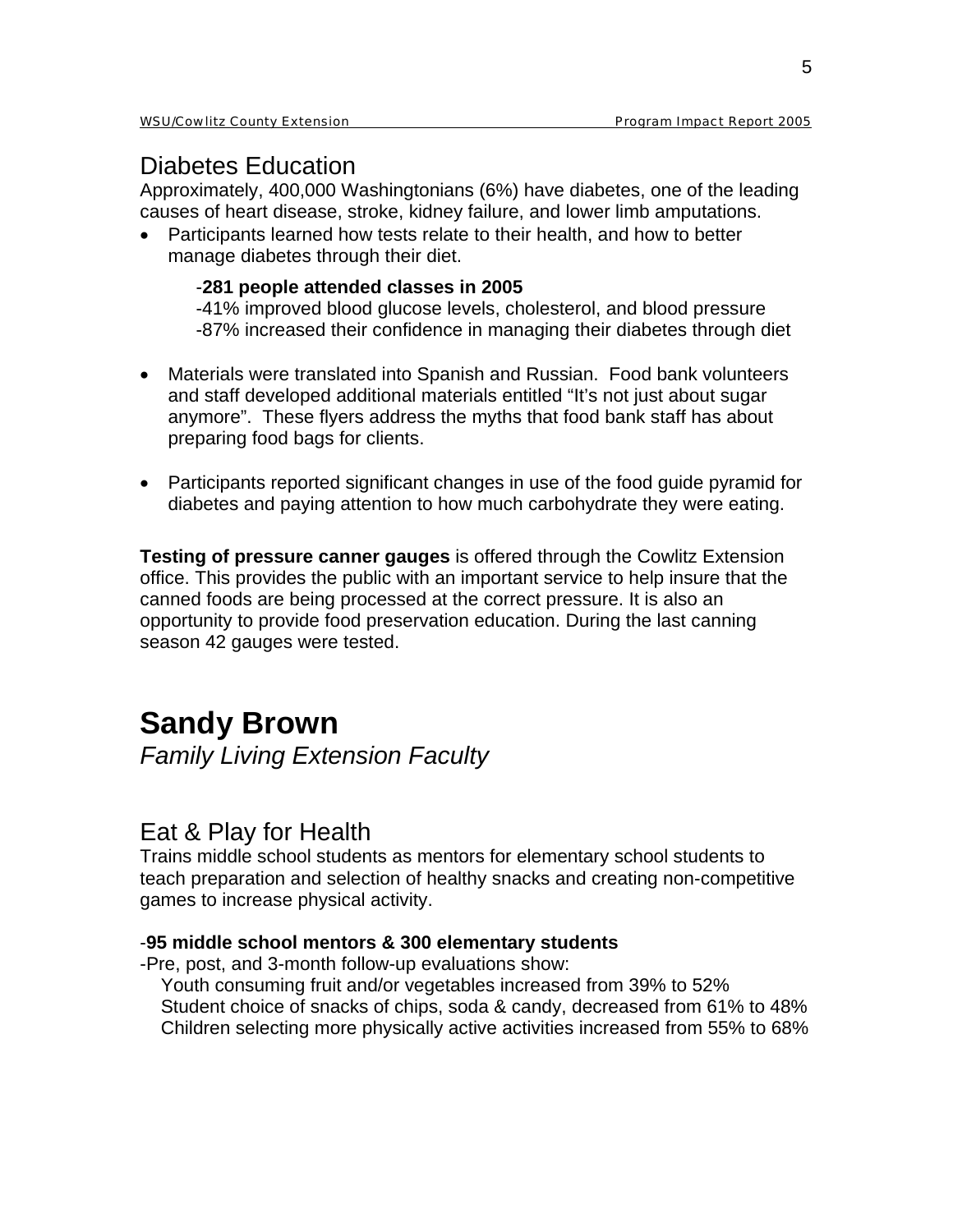#### **Jennifer Leach,**  *Coordinator & Extension Agent,*  **Cowlitz and Wahkiakum 4-H Program**



The Cowlitz County 4-H youth program is an integral part of providing developmentally appropriate activities for Cowlitz County youth. The program has multiple delivery methods to reach diverse populations. The foundation of the program is the volunteer led 4-H clubs who have trained adults who lead youth in a variety of projects ranging from horses to dogs to cooking to small engines. The other prominent 4-H program is "4-H After School" which has been in existence since 1988. The 4-H programs after school are grant funded with part time staff that provides on going after school 4-H activities and projects at Title I elementary schools and/or middle schools. The efforts of 4-H after schools in Cowlitz County have received regional, state and national recognition, both via Extension and also public education.

#### **4-H Club Program**

**353 4-H members** belong to volunteer 4-H clubs with a 10% increase in 4-H club member enrollment. Over 75% of the 4-H members participating in the 4-H clubs after school increased their life skills in communication, problem solving, concern for their community, and critical thinking. 95% of those participating know that they belong to 4-H with 100% being able to recite the 4-H pledge.

#### **4-H Summer Programs**

**107 youth participated in day camps** and/or special interest programs ranging from sewing to natural resources to horses to teen leadership and 4-H Challenge to Strengthening Families activities.

80% of the youth participating in day camps/special interest programs learned specific project skills related to sewing, horses, leadership, and/or natural resources/environmental stewardship. 90% of the youth participating knew that they were part of the 4-H program with about 40% participating in the 4-H division at the county fair.

#### **4-H Club Programs-Volunteer Led and Grant Funded**

**119 adults volunteered in the Cowlitz County 4-H program**. 41 adults completed new leader orientation/application and screening process with 33 of those completing new leader training and 28 enrolling as first year leaders.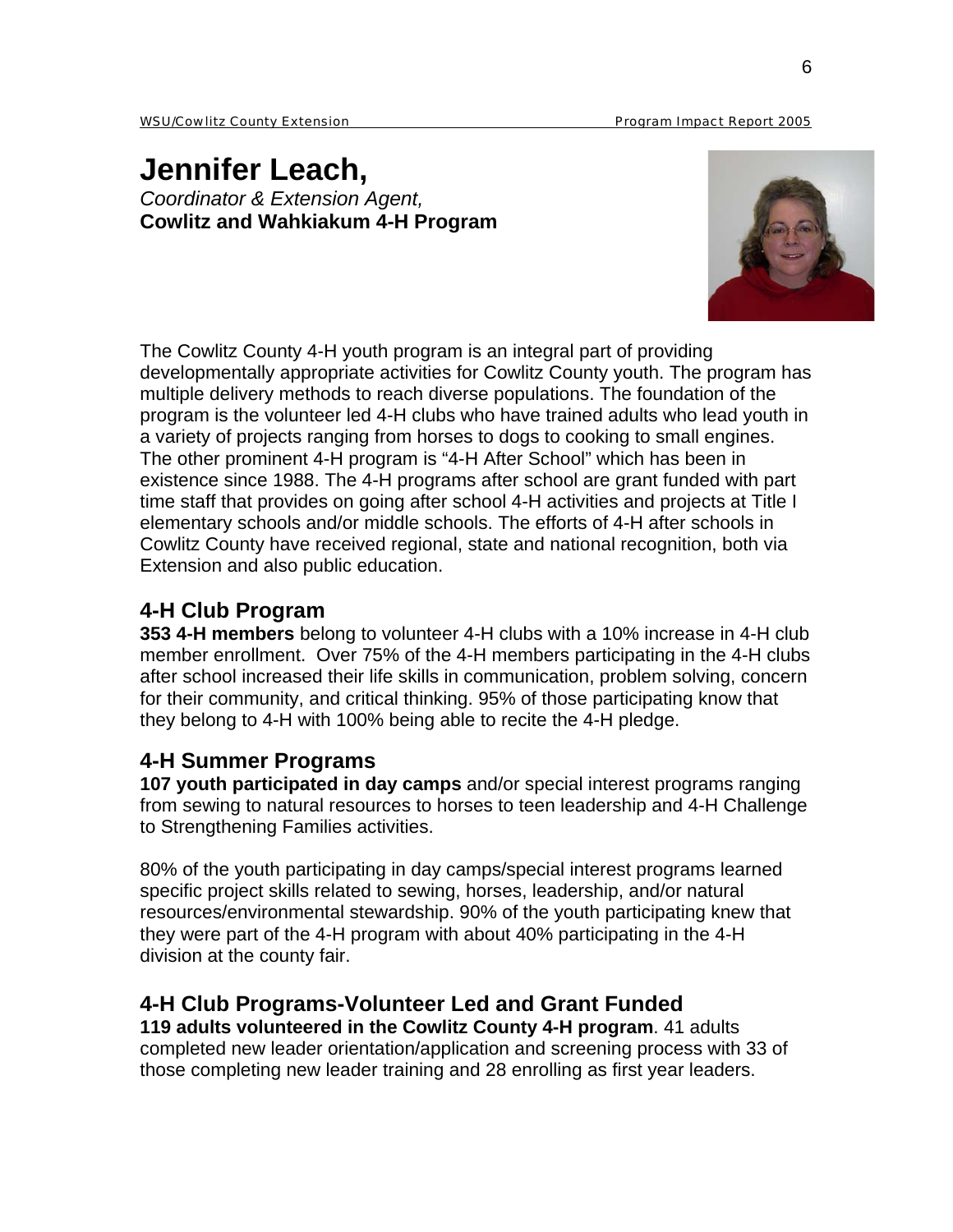WSU/Cowlitz County Extension Program Impact Report 2005

100% of the trained leaders are returning for the 2005-06 4-H program year. 95% of the new leaders understand the concepts of youth development, experiential learning, and life skills. Over a 3-year period, approximately 90% of the leaders truly practice the above skills.

90% of the past leaders who have attended record book training understand the importance of record keeping and feel that the record books are not difficult (duh!!). 53.7% of the leaders/adults surveyed feel that Cowlitz County should continue to require a record book for county fair participation.

#### **4-H After School Clubs and 4-H After School Programs**

103 4-H members belonging to 4-H clubs after school with 163 youth participating in 4-H school age programs. Over 75% of the 4-H members participating in the 4-H clubs after school have increased their life skills in the area of communication, problem solving, concern for their community, and critical thinking. 95% of those participating know that they belong to 4-H with 100% being able to recite the 4-H pledge

#### **Cowlitz County "Strengthening Families" Program**

For Cowlitz County risk factor indicators include poor family management, family conflict, and family history of substance abuse. The Strengthening Families for 10-14 year olds has been selected by the Cowlitz County Drug Free Communities project to be provided to rural families in the county. Six out of the seven school districts offered the program. The program was offered one time at Castle Rock, Woodland, Kalama, and Huntington middle schools. It was offered twice at Coweeman and Monticello middle schools.

- **50 new potential adult volunteers** have attended 4-H new leader orientation with 38 leaders completing the application and screening process and 35 new leaders completing 6 hours of leader training.
- **Over 77 families** participate in 12 programs with 130 parents/caregivers and 87 youth participate in the evaluation process.
- In the spring of 2005, one Spanish speaking program was offered to 6 families.
- **10 facilitators have been trained** in the program with 5 of the facilitators being used to actively facilitate the program. Cowlitz County has the most trained facilitators in the state.
- **100% of the school districts** are very satisfied about having the program offered at their schools. Cowlitz County is offering the most programs in the state. 79.1% of the parents reported improvement in reducing the degree of harshness (family risk factor). 69.2% of the parents reported improvement in reducing the amount of daily family hassles with their teens (family risk factor).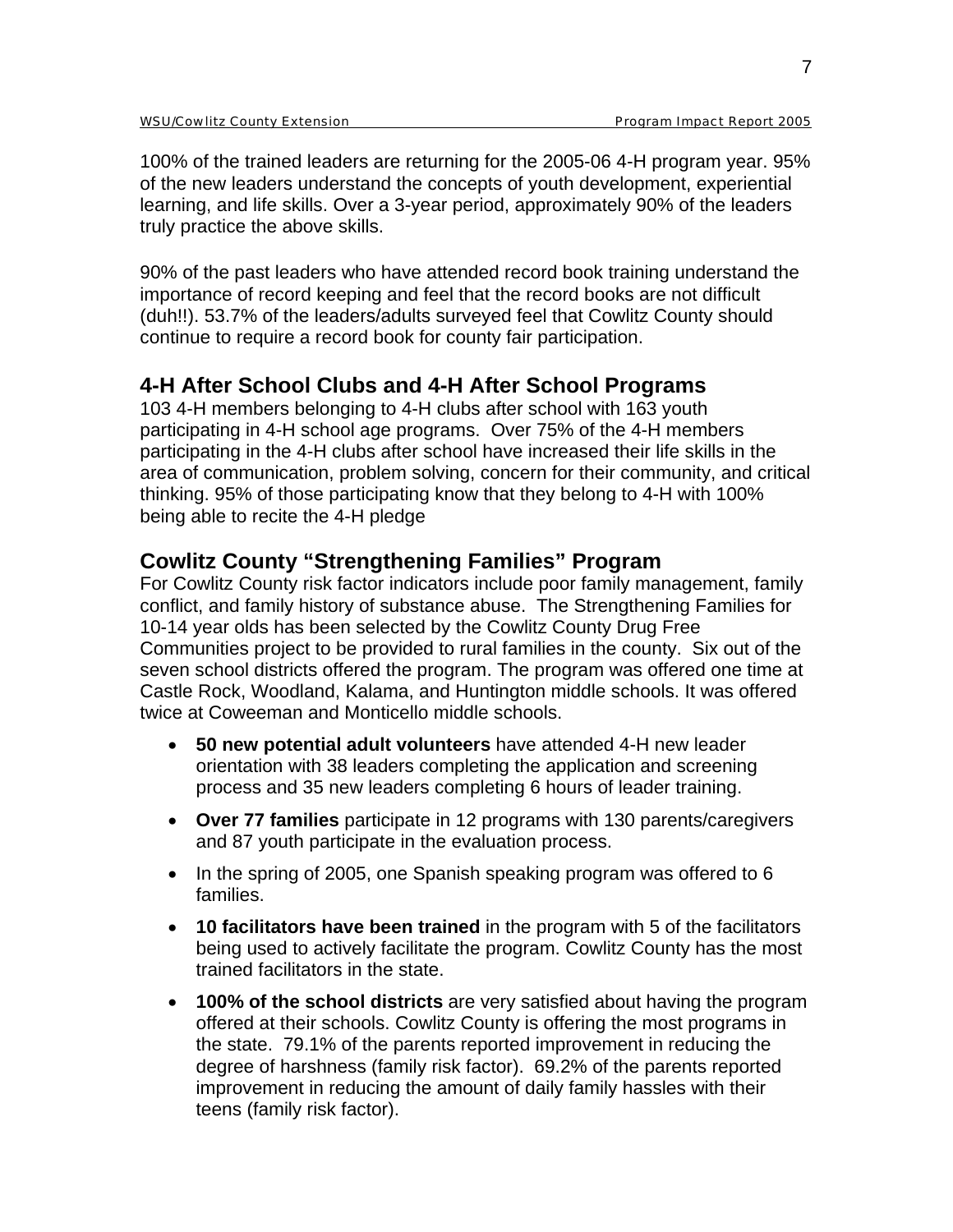- **100% of the adult attendees** gained skills in improved communication with their teens and better understanding of stresses related to their teens lives. Over 75% stated that they are using skills gained in the program related to consequences and using the knowing "where, what, and when" technique with their teens.
- For the youth there have been significant reported changes as follows:
	- a. 61.5% improvement in "knowledge about stress and coping"
	- b. 56.4% improvement in "parents family management"
	- d. 54% improvement related to "feelings of love and respect"
	- e. 77% improvement related to "understanding family values"

#### **Gary Fredricks,**  *Director, Cowlitz Extension*  **Small Farm Management & Community Development**



Gary responsibilities in Cowlitz County are community development, small farm management and resource for youth with animal projects. He also has area responsibility for educational programs in Clark, Klickitat, Wahkiakum, Pacific, Thurston, Grays Harbor and Lewis counties for small farm development with emphasis on animal and forage management.

#### **Community Development**

The faculty worked together to increase visibility of WSU in the county and solve problems facing local communities.

- Provides a monthly column to the "The Daily News" focusing on current items of interest.
- **A food drive collected 669 lbs. of food** that was donated to the local food banks.
- **139 people attending the brown bag luncheon series** and learned how to address community issues such as identify theft, starting a new business and parenting skills.
- A tour of government and WSU participants in the county learned about the positive contribution Extension makes to local communities.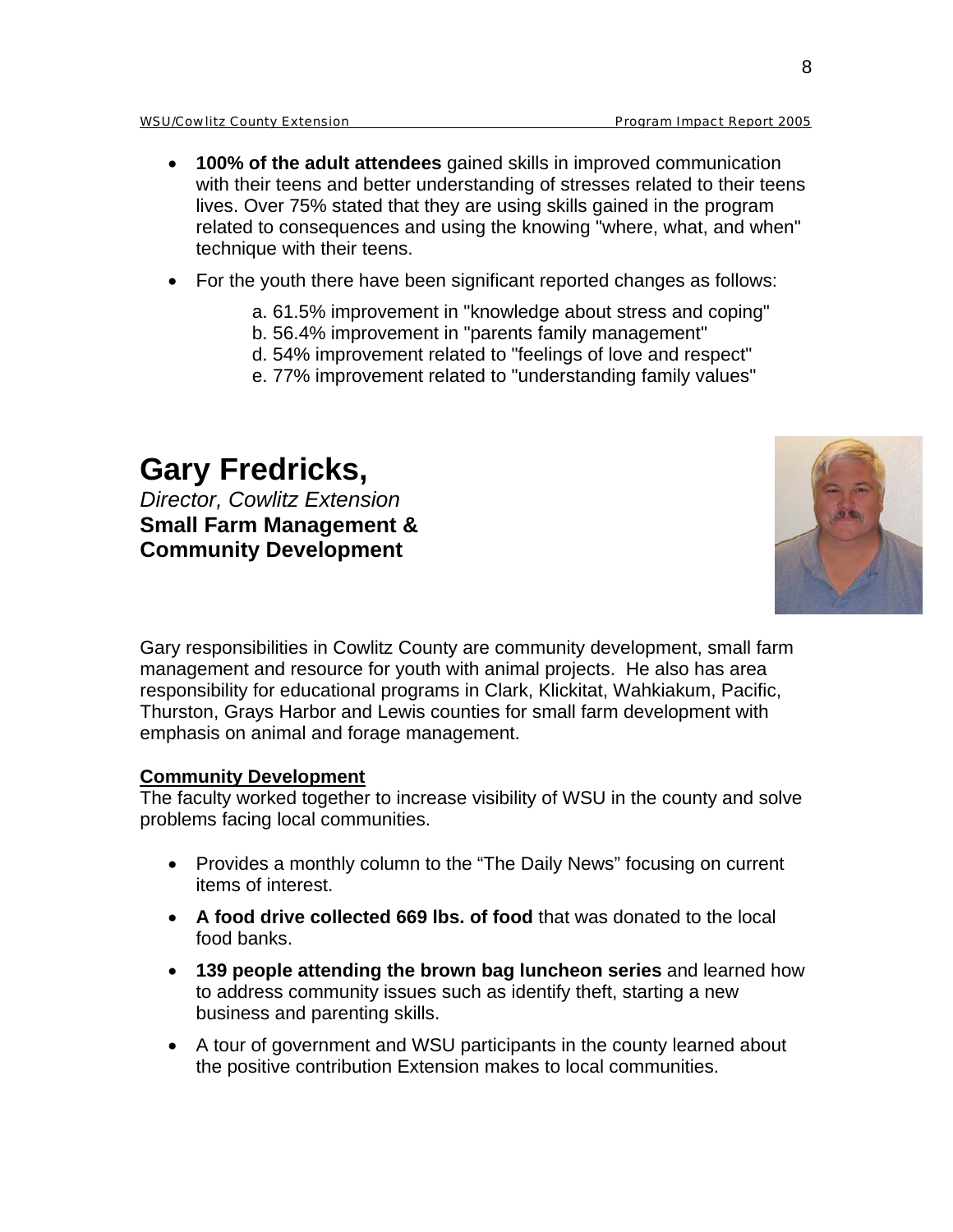#### **Small Farm Management**

Small acreage farmers urgently seek management information, yet lack of resources and limited access to knowledgeable personnel restricts them from mastering management skills and marketing their product. Emphasis was placed on sound environmental practices that encouraged sustainability.

- **132 youth** attending classes at the Youth Animal Workshop, 91% said they could make better decisions, 82% were better at expressing themselves and 91% understood the importance of following through with commitments.
- **83 clientele learned** how to purchase high quality hay for their animals. 54 small farm owners learned sustainable practices to effectively grow grass for livestock that encouraged clean water management .
- 53 participants indicated that over 98% learned new information that was useful to their sustainability. Five farmers contacted the Conservation District for farm visits to consult on making changes to their farm.
- Work with government agencies such as the Conservation Districts to provide accurate information, and participate on committees to advise on regulation impacting the dairy industry and to communicate to dairy farmers the changes and new regulations that impact them.

#### **4-H Animal Projects-County Programs**

- Programs were conducted that motivated the interest level, knowledge and experience of 4-H members with animal projects while continuing to develop their confidence, responsibility, knowledge, leadership, communication and problem solving skills.
- **145 youth learned** techniques to better manage their animals. As a result of youth attending classes, 93% said they could make better decisions, 85% were better at expressing themselves, 82% learned to set goals and plan, and 88% understood the importance of following through with commitments.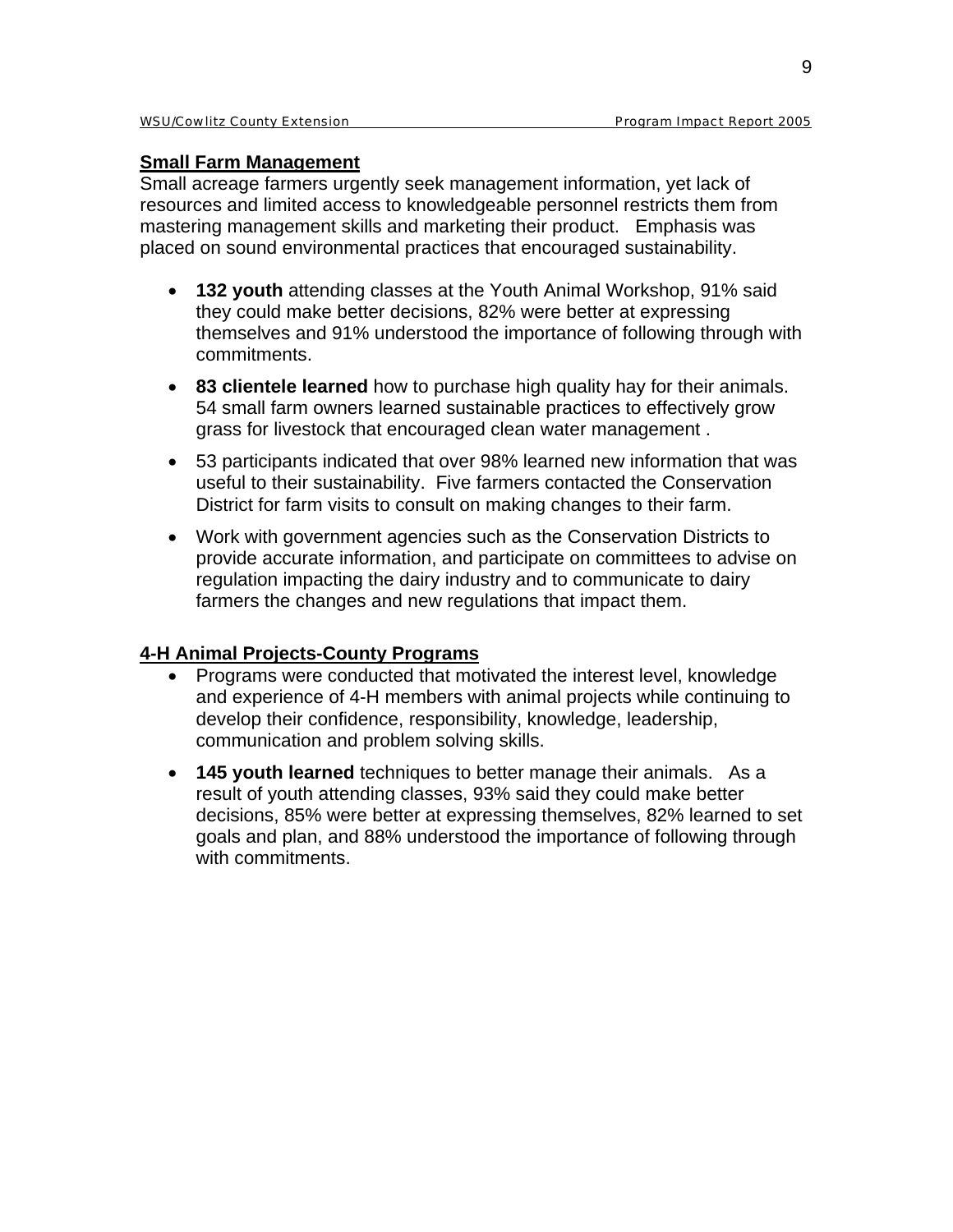WSU/Cowlitz County Extension Program Impact Report 2005

## **Diane Dick**

Horticulture and Master Gardener Program Coordinator



#### **WSU-Cowlitz and Wahkiakum County Master Gardener Volunteers in association with Master Gardener Foundation-**

In 2005 the 64 Master Gardener Volunteers provided over 1450 hours of educational outreach to adults and youth through

- Plant and Insect Clinics, 74 provided
- The Master Gardener Demonstration Garden, including garden trials in cooperation with WSU-Vancouver, a raised bed for physically challenged gardeners
- Compost Workshops and Hazardous Waste & Recycling Education in collaboration with Cowlitz County Solid Waste Division, and Longview-Kelso Solid Waste and Recycling
- Horticulture education through radio talk shows; elementary school classroom presentations; demonstrations at retirement and assisted living centers; Plant A Row Project with Cowlitz River Club (for mentally and physically challenged adults)
- Monthly Membership Newsletter
- Pruning Workshops for the public
- Demonstrations at Community Events-Earth Day, Canterbury Open Air Market, Home & Garden Show, Cowlitz County Fair, Castle Rock Fall Festival
- Heritage Rose Preservation Project partnership with Port of Longview
- Horticulture Information published in Master Gardener Newsletter and The Daily News